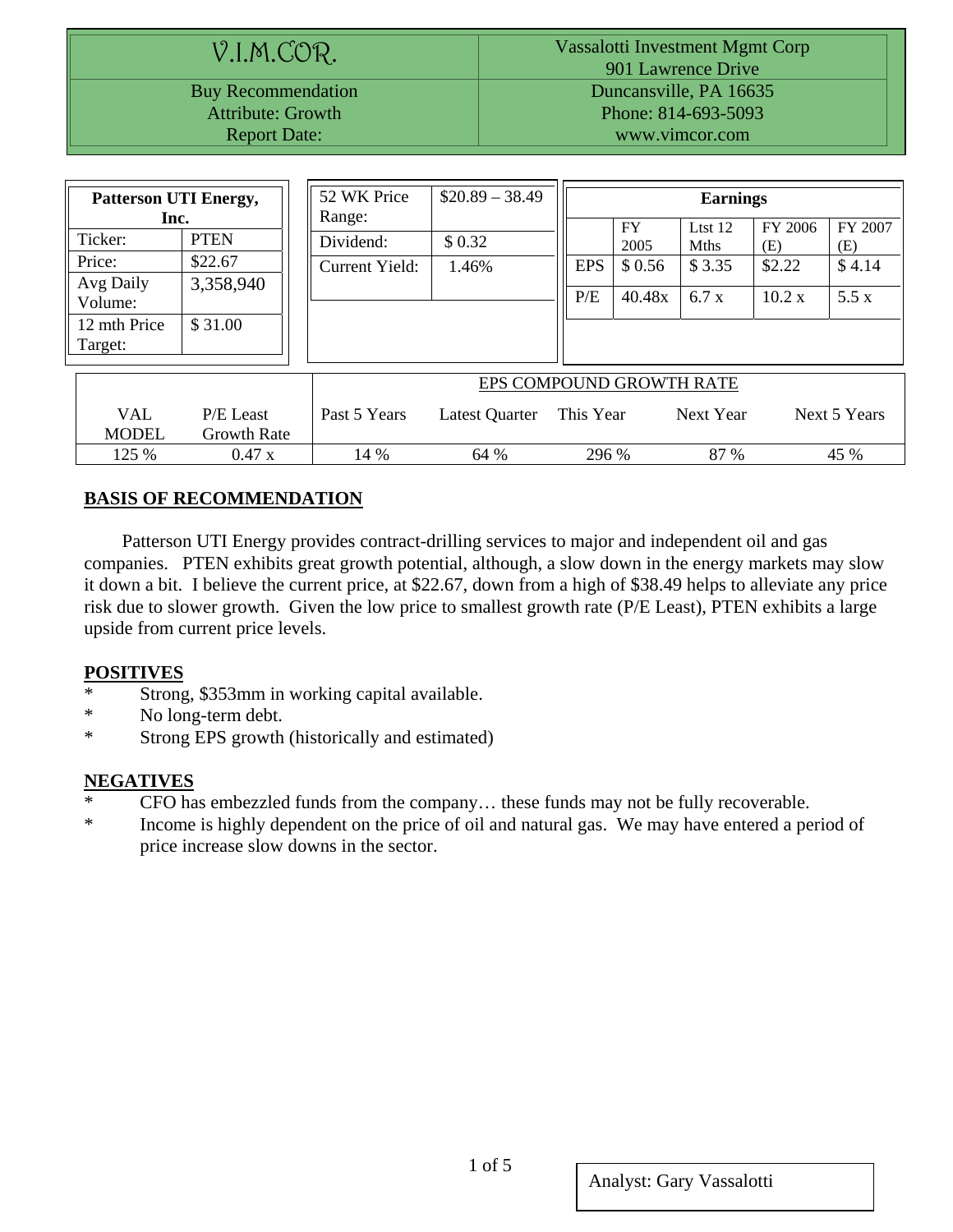# **Patterson UTI Energy, Inc.**

## **Company Overview**

PTEN is an energy drilling and exploration services company. In addition, it owns over 403 land based drilling rigs producing oil and natural gas, the company has averaged 295 of these rigs operating on a daily bases during the quarter. The company operates in four segments of drilling industry. These segments are: Contract Drilling (\$531,904,000 revenues), Pressure Pumping (\$36,010,000), Drilling and Completion Fluids (\$ 60,098,000), and Oil and Natural Gas (\$ 10,577,000).

PTEN reported revenues of \$686,313,000 for the quarter ending 6/30/06, vs. \$389,922,000 (6/30/05), an increase of 76%. Net income was \$171,690,000 vs. \$74,026,000, an increase of 131%. This reflects a slower increase in operating expenses vs. the increase in revenues. Expenses increased from \$273,271,000 to \$367,900,000, or 34.62%.

## *Embezzlement*

PTEN has the unfortunate experience of having a corrupt CFO. The CFO had been embezzling funds from the company for the past five years, and had made off with \$77.5 million. The company is examining the assets of the CFO to determine the amount that is recoverable, but believes other creditors may take a portion of the recovered amounts.

## **Industry Overview**

The Oil industry has seen some sharp increases in the price of a barrel of oil, and natural gas prices have also increased in the past few years. The question is: will these prices hold going forward.

We have all heard about the shortage of oil…. It has been disappearing since the 70's, and it is true that it is getting harder and harder to find new reserves and more expensive to bring those reserves to market. Despite short-term price decreases, the price of energy will continue to rise for the foreseeable future, and this bodes well for PTEN.

Worldwide reserves (oil and gas) remained flat in 2005. This is a result of increased production helping to offset increased demand. Well drilling increased 8.9% during the year, 11% outside of the US. Canada experienced a drilling 'boom,' but predictions of a mild winter and gas storage concerns may result in a decrease in the number of planned drillings.

Offsetting a possible slowing in Canada, the Mexican drilling market continues to grow at a rapid pace. Even with increased drilling, Mexico suffered an 8% drop in reserves.

## **Summary**

As you can see from the models below, the VIMCOR valuation model is predicting a 429% change; however, as with all computer driven models, some data can be misleading and needs to be adjusted. A case in point is the High Relative P/E field, showing a high of 6.48 x the SP Trailing 12 P/E Ratio. PTEN is not going to trade at 103x earnings. It may have hit this type of high when EPS was low due to losses or write offs, but this is not a normal P/E Ratio.

Analyst: Gary Vassalotti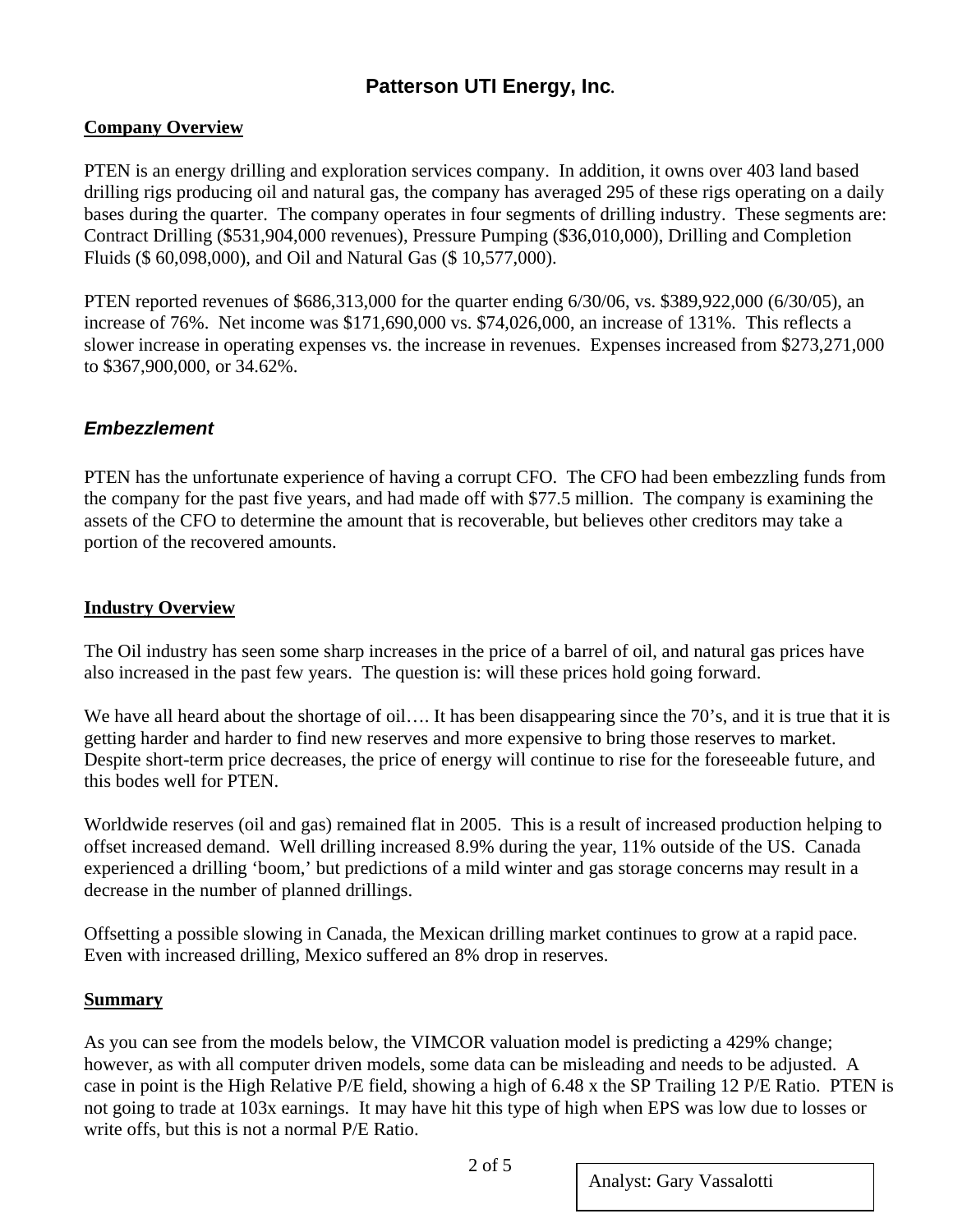Therefore, my price target takes in to account and adjusts for these discrepancies. My 12-month target is \$31.00, and PTEN is rated as 'Buy.'

**NOTE: This report is utilized as an internal investment-tracking vehicle. It is not an offer to buy or sell these securities. VIMCOR may hold these securities in client accounts, and may purchase or sell them without notice. This report is an overview and summary of the process that went into the investment decision-making steps followed to determine a rating on this particular equity.**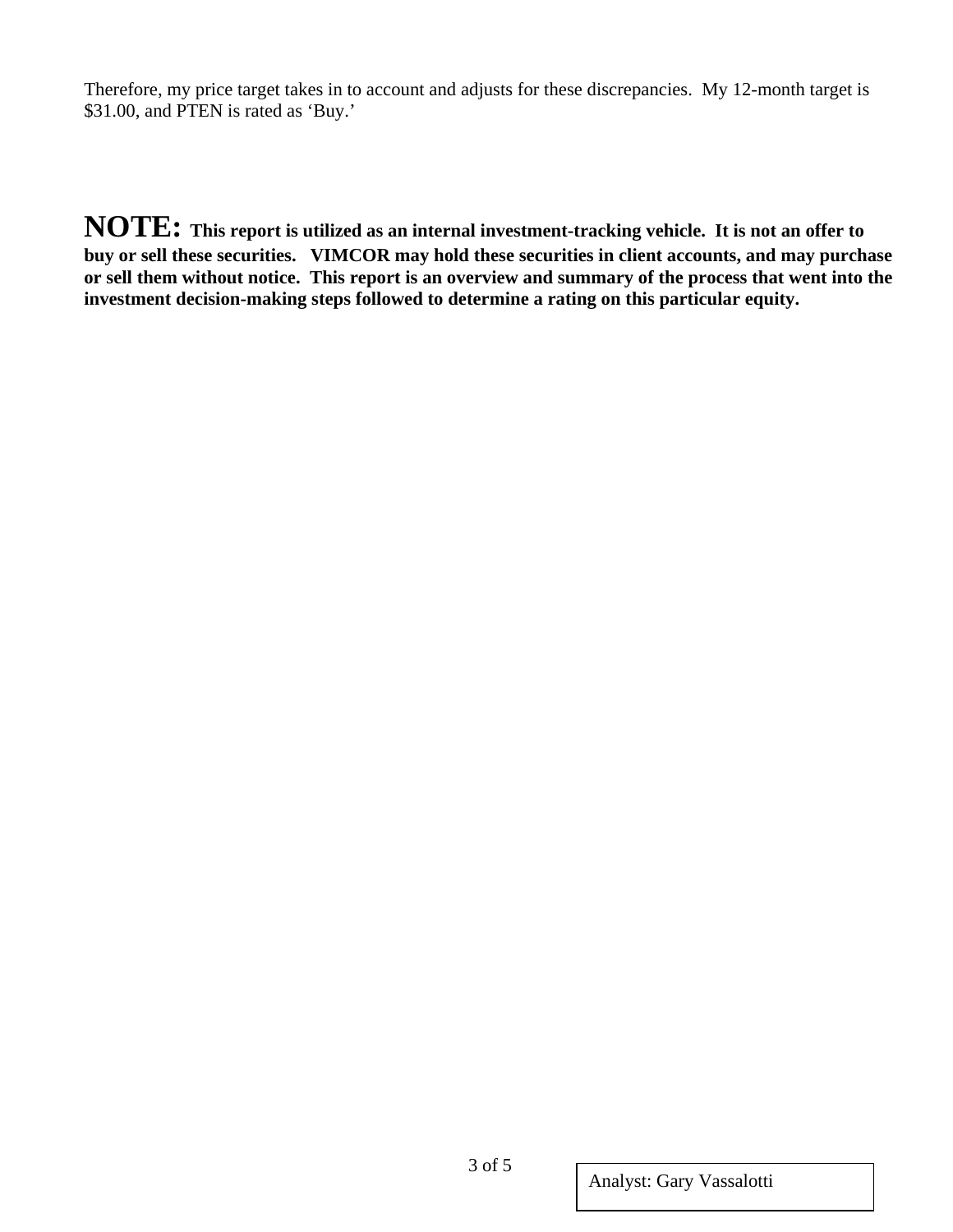| <b>PATTERSON-UTI ENER</b> |  |
|---------------------------|--|
| S&P Stock Rank            |  |
| S&P Safety Rank:          |  |
| Reta                      |  |

|                    | Ticker: PTEN   P/E 6.5     Price21.930   Date: 10/04/06 |  |  |  |                                    |  |  |  |                                                           |
|--------------------|---------------------------------------------------------|--|--|--|------------------------------------|--|--|--|-----------------------------------------------------------|
|                    | 997 1998                                                |  |  |  | 1999 2000 2001 2002 2003 2004 2005 |  |  |  |                                                           |
| 78                 |                                                         |  |  |  |                                    |  |  |  | 16.31 10.00 8.38 19.75 20.69 17.30 18.49 20.45 High Price |
| -41                | 2.75                                                    |  |  |  |                                    |  |  |  | 1.72 1.30 5.81 5.53 9.44 12.57 14.52 Low Price            |
| <b>Price Chart</b> |                                                         |  |  |  |                                    |  |  |  |                                                           |

Patterson-UTI Energy, Inc. (Patterson-UTI) is a provider of onshore contract drilling services to major and independent oil and natural gas operators in Texas, New Mexico, Oklahoma, Louisiana, Mississippi, Colorado, Utah, Wyoming, Montana, North Dakota, South Dakota and Western Canada. As of December 31, 2005, it owned 403 drilling rigs. The Company provides pressure pumping services to oil and natural gas operators primarily in the Appalachian Basin. The Company provides drilling fluids, completion fluids and related services to oil and natural gas operators offshore in the Gulf of Mexico, and on land in Texas, Southeastern New Mexico, Oklahoma and the Gulf Coast region of Louisiana. It conducts its business through four segments: contract drilling of oil and natural gas wells, pressure pumping services, and drilling and completion fluids services to operators in the oil and natural gas industry, and the exploration, development, acquisition and production of oil and natural gas.



| Capital Structure, as 06/30/06 | 1996   | 1997  | 998      | 1999    | 2000  | 2001   | 2002   | 2003   | 2004   | 2005   |                     |
|--------------------------------|--------|-------|----------|---------|-------|--------|--------|--------|--------|--------|---------------------|
| Sector:Oil & Gas Drilling      | 2.12   | 3.08  | 2.95     | 2.32    | 4.14  | 6.43   | 3.30   | 4.79   | 5.94   | 10.09  | Revenues Per Share  |
| Total Debt<br>\$0.00           | 0.38   | 0.65  | 0.51     | 0.30    | 0.78  | 1.68   | 0.61   | 0.94   | 1.29   | 3.14   | Cash Flow/Share     |
| ST Debt<br>\$0.00              | 0.11   | 0.38  | 0.00     | $-0.14$ | 0.33  | 1.09   | 0.04   | 0.33   | 0.56   | 2.22   | Earnings/Share      |
| Insider Holdings               | 0.00   | 0.00  | 0.00     | 0.00    | 0.00  | 0.00   | 0.00   | 0.00   | 0.06   | 0.16   | Div's/Share         |
| Inst Holdings                  |        |       |          |         |       |        |        |        |        |        | Cap Ex/Share        |
| Mkt Cap<br>\$1,745.97          | 1.10   | 2.37  | 2.48     | 2.34    | 4.07  | 4.47   | 4.61   | 5.06   | 5.71   | 7.93   | Book Value/Share    |
|                                | 39.55  | 61.94 | 63.34    | 65.35   | 74.35 | 153.91 | 160.14 | 161.95 | 168.51 | 172.44 | Common Out          |
|                                | 24.5   | 25.4  | .171.9   | $-34.5$ | 38.7  | 12.0   | 381.9  | 47.1   | 31.2   | 12.1   | Avg Ann P/E         |
|                                |        |       |          |         |       | 0.49   | 19.55  | 2.75   | 1.79   |        | Rel P/E             |
|                                | 0.00   | 0.00  | 0.00     | 0.00    | 0.00  | 0.00   | 0.00   | 0.00   | 1.16   | 0.73   | Div. Yeild          |
|                                |        |       |          |         |       |        |        |        |        |        |                     |
|                                | 84     | 191   | 187      | 152     | 308   | 990    | 528    | 776    | 1001   | 1740   | Revs (\$mill)       |
|                                |        | 35    | 0        | $-13$   | 38    | 280    | 9      | 86     | 149    | 605    | Net Inc             |
|                                | 111.75 | 36.65 | $-36.40$ | 32.44   | 37.90 | 38.26  | 33.39  | 36.63  | 36.47  | 36.22  | Tax Rate            |
|                                | 5.10   | 11.66 | $-0.17$  | $-6.01$ | 7.66  | 17.44  | 1.08   | 7.00   | 9.47   | 22.16  | Net Profit Margin   |
|                                | 59.20  | 14.83 | 30.05    | 32.72   | 6.59  | 0.00   | 0.00   | 0.00   | 0.0    | 0.0    | Long-Term Debt Rati |
|                                | 9.8    | 15.1  | $-0.2$   | $-6.0$  | 7.8   | 25.1   | 0.8    | 6.6    | 9.9    | 28.2   | ROE                 |
|                                | 0.0    | 0.0   | $0.0\,$  | 0.0     | 0.0   | 0.0    | 0.0    | 0.0    | 10.7   | 7.2    | Pay Out Ratio       |